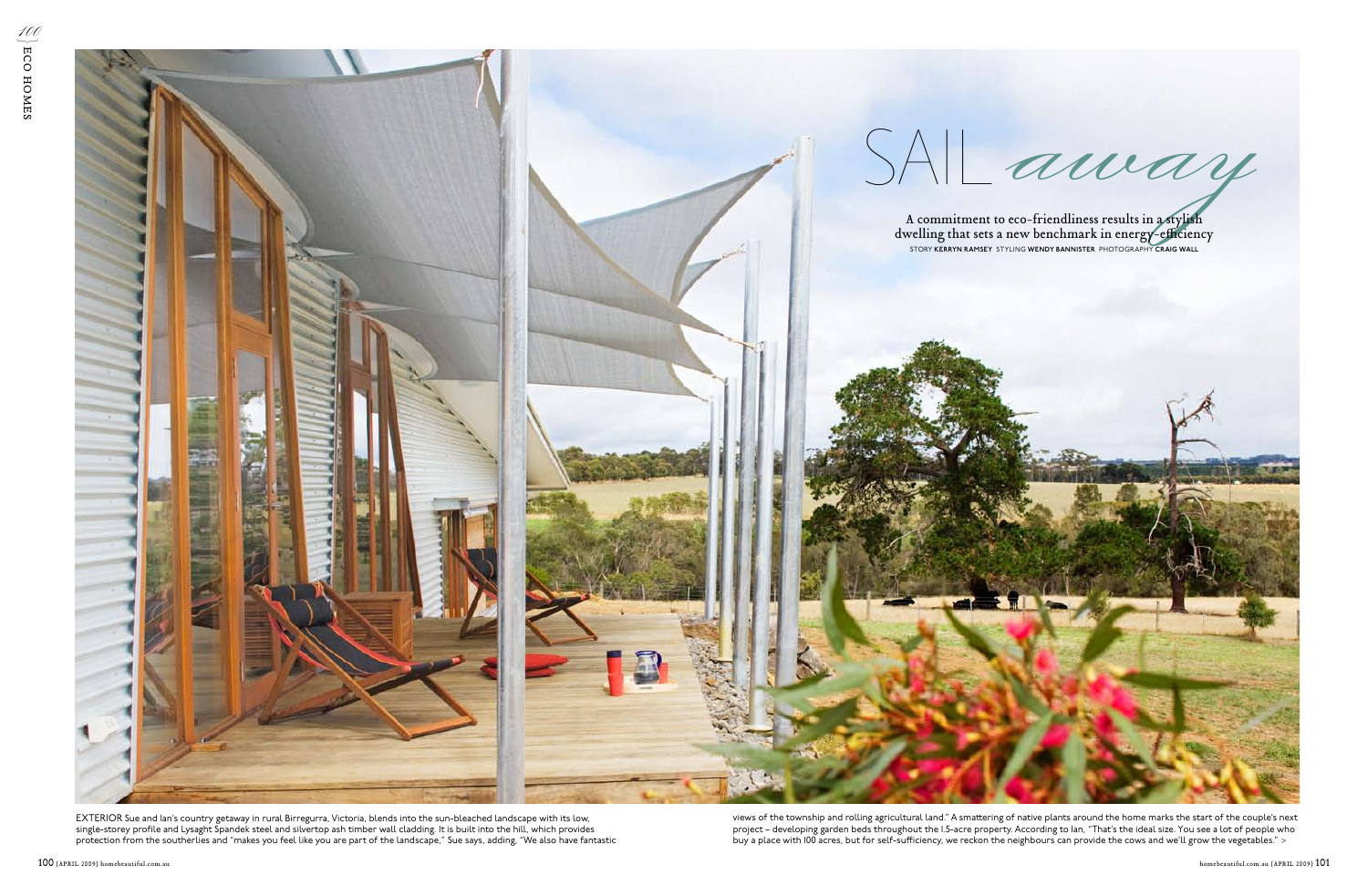



When Melbourne couple Ian Court and Sue Walpole snapped up a one-and-a-half-acre property in rural Birregurra, a 90-minute drive from Melbourne, their aim was to build a sustainable yet sophisticated home – but the result of their efforts surpassed anything they had set out to achieve. With tenacity and foresight, the couple took the project to a new plateau, achieving an astounding eight-star energy-efficiency rating from Sustainability Victoria. "The rating has given us a real sense of achievement," says Ian, "and hopefully it's a good example of the future direction of housing design."

Built over three levels excavated into a hillside overlooking the local township, the house ticks all the boxes on the energy and sustainability list: its 'green' features include a solar power and hot-water system, passive solar heating, rainwater harvesting, greywater recycling and low-energy lighting. Not only does the couple produce their own power, their solar panels are integrated with the electricity grid, so they can sell any excess to the power company. "I first became interested in global warming and renewable energy five years ago," says Ian, who's a non-executive director of Pacific Hydro, a renewable energy company focused on hydroelectric and wind farm-produced power. "When we started designing the house, we wanted environmental sustainability done in an attractive way," he says.

A low-maintenance home was also high on their list of priorities, as the couple split their time equally between Birregurra and their Melbourne apartment. "We didn't want the house to be too big – three bedrooms is fine," says Sue, the former Sex Discrimination Commissioner and now a director on numerous boards. They turned to Andreas and Judy Sederof of Sunpower Design, whose environmentally aware ideas give the house its air of casual comfort. In the heart of the home is a spacious living and dining area, with double-glazed windows and doors that > DINING ROOM {opposite} On one of her regular visits to Melbourne's vintage stores, Sue came upon a collection of late-'60s Danish-style pieces. Bought from The Bitch is Back in St Kilda, the selection included the dining suite and cocktail cabinet with diamond inlay. "We hadn't intended to buy the bar but it was too gorgeous not to," she says.

KITCHEN {top left} A Smeg gas cooktop and electric oven, Fisher & Paykel five-star-rated fridge and a Franke 'Sorter' recycling system for compost and general garbage give the kitchen environmental cred. A Miele half-size dishwasher was selected for its water efficiency. Beside the kitchen island, which was custom-made using hoop pine for the drawers and bottom shelf and recycled kauri for the uprights, Ligne Roset 'Pam' stools by Archirivolto from Domo Collections provide a splash of colour. The bamboo bowl is from The Works.

LIVING ROOM {top right} Victoria's combination of searing



summer temperatures and biting winter cold offers a major challenge for eco homeowners. Ian and Sue tackled this with extensive insulation, double-glazed windows and a polished concrete floor which provides thermal mass; sunlight reaches across the house in winter, is absorbed into the

concrete and released at night. When the mercury really drops, the couple fires up the slow-combustion wood heater and dig their toes happily into the bright rug from Designer Rugs. >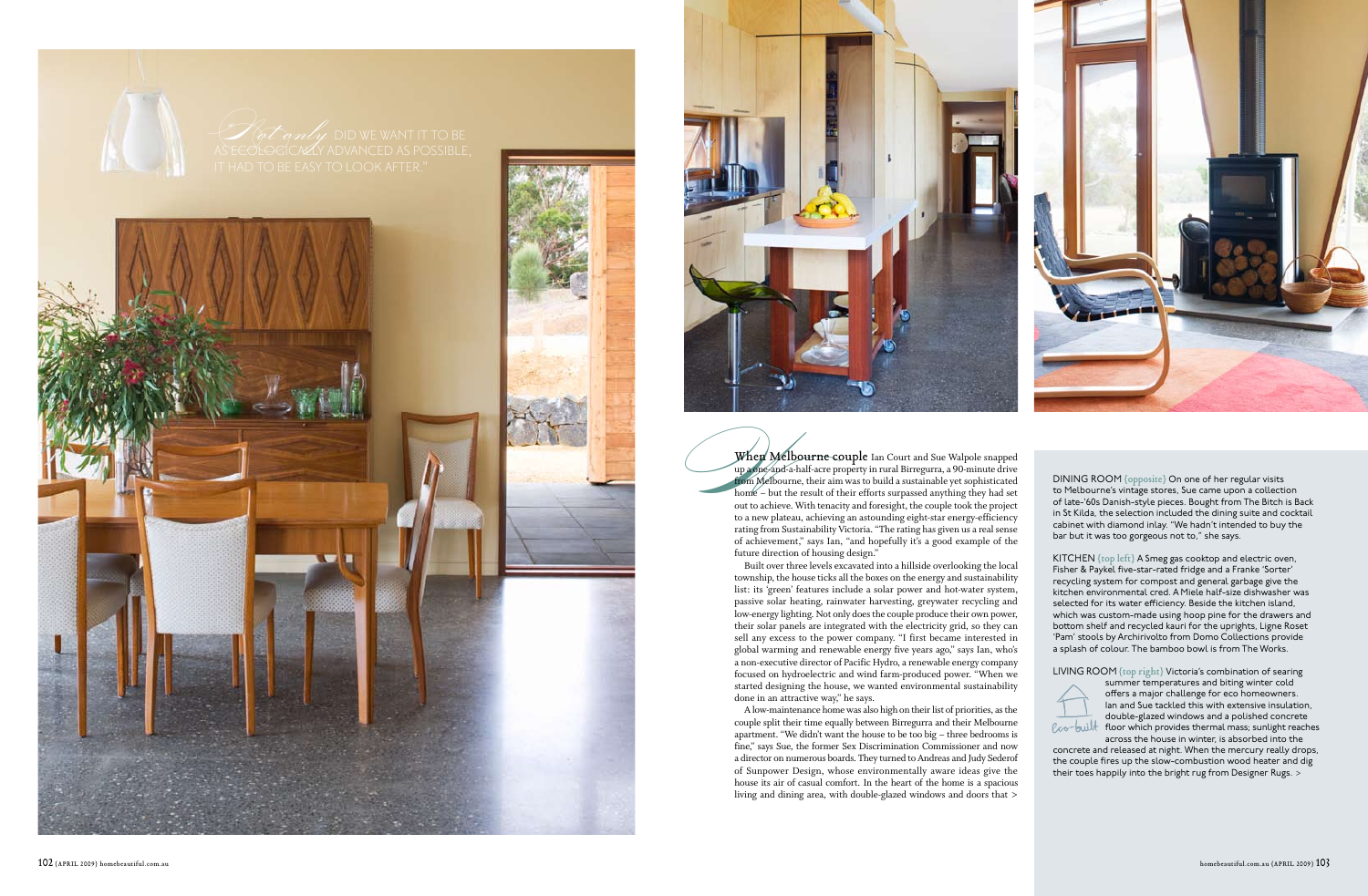MAS T E R BEDROOM {top left} The couple couldn't resist splurging on luxurious (yet eco-friendly) bedlinen. In the main bedroom, the organic cotton and unbleached hemp sheet set from the Hemp Gallery brings elegance, while colour is added with a Bemboka striped cotton throw from Taste Lifestyle and, over a chair from Anibou, a printed Spacecraft throw. The artwork is by local artist Susan Horacek and depicts Lavers Hill in the Otway Ranges. The room has a sun-drenched north-westerly aspect, but a combination of Air Cell insulation and eco-friendly polyester batts in the walls and ceiling keeps the room cool, even during sweltering summer days.

> $\mathsf{SOLAR}\ \mathsf{ENERGY}\ \{\text{opposite}\}\ \mathsf{Every}\ \mathsf{part}\ \mathsf{of}\ \mathsf{this}$ home works to keep Ian and Sue as self-sufficient as possible; even the roof hides solar panels, which keep the couple in power and hot water. Overall, the solar panels cost about \$25,000, but the couple

ENSUITE {top right} With views out the generously sized Rock 'n Stone invites a languorous soak in the ensuite. The vanity's pale CaesarStone benchtop and Morgan & Finch bamboo and cotton bath towels in Granite from The Works repeat the house's tones of charcoal, white and cream.



receives cash back from selling renewable energy certificates, saves on power bills and expects to be in credit with the power company through the feed-in tariff paid for excess power produced by the system. " This means we will be able to recoup the cost of the system over time," says Ian. " I'm very proud that we haven't had to buy power yet." >











< open out to a sumptuous deck. It's shaded in summer by sails that can be removed in winter, when the sun generates passive heating by warming the concrete slab on which the house is built.

Throughout the house, recycled kauri timbers are reworked into signature furnishings, while spotted gum hardwood, sourced from a Victorian plantation, lines the floors in the main bedroom and stairways. To complete the pared-back look, the couple scoured vintage stores until they spotted a collection of late-'60s Danish-style furniture pieces, all made of Queensland walnut timber.

Although Ian and Sue can now unwind in their welcoming home, they're not the types to rest on their laurels; their next big project is already underway. "We have a whole acre and a half of gardens to develop," says Sue, "so we've started building up the soil and putting in vegetable beds. In a few years, it will be transformed. In fact, if we get a goat, we'll be able to live here completely self-sufficiently!"